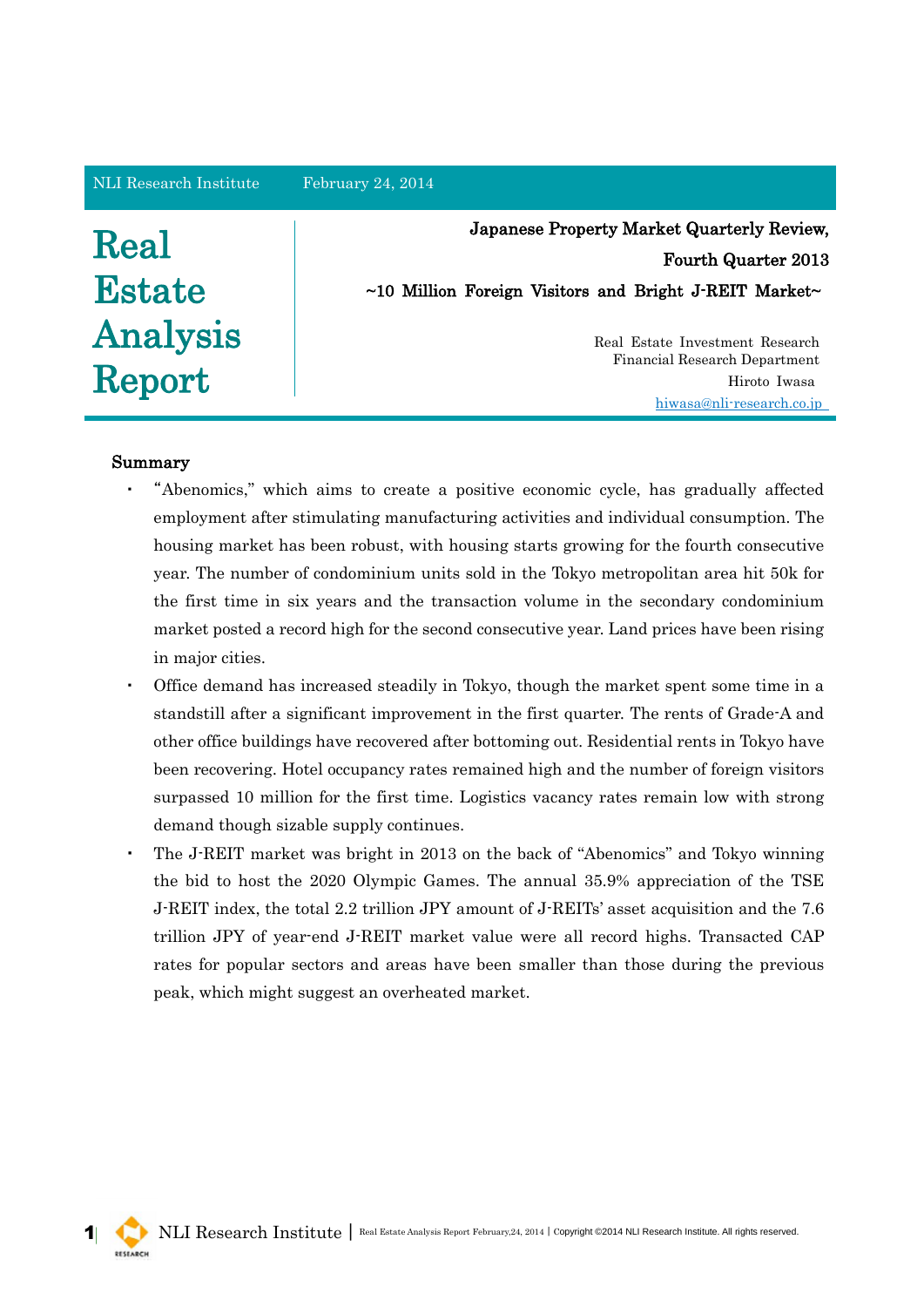## 1. Economy and Housing Market

"Abenomics," which aims to create a positive economic cycle, has gradually affected employment after stimulating manufacturing activities and individual consumption. The unemployment rate improved by 0.3% m-o-m to 3.7% and the jobs-to-applicants ratio posted 1.03 times in December, hovering above 1.0 for the second consecutive month (Chart-1).



NLI Research Institute revised its Japan GDP growth forecast to 2.3% for fiscal year 2013, 0.5% for 2014 and 1.1% for 2015 (Chart-2). The reversal effect from the rash demand before the introduction of the 8% consumption tax rate will drag down the GDP growth by 1.7% for the fiscal year 2014 and 0.3% for 2015.



The housing market has been robust. Housing starts posted positive y-o-y growth for the sixteenth consecutive month by 18.0% to 89.6k units in December. Good economic sentiment, shrinking mortgage loans and anticipation of higher construction costs pushed the yearly housing starts number up by 11% to 980k in 2013 for the fourth consecutive year of increase (Chart-3).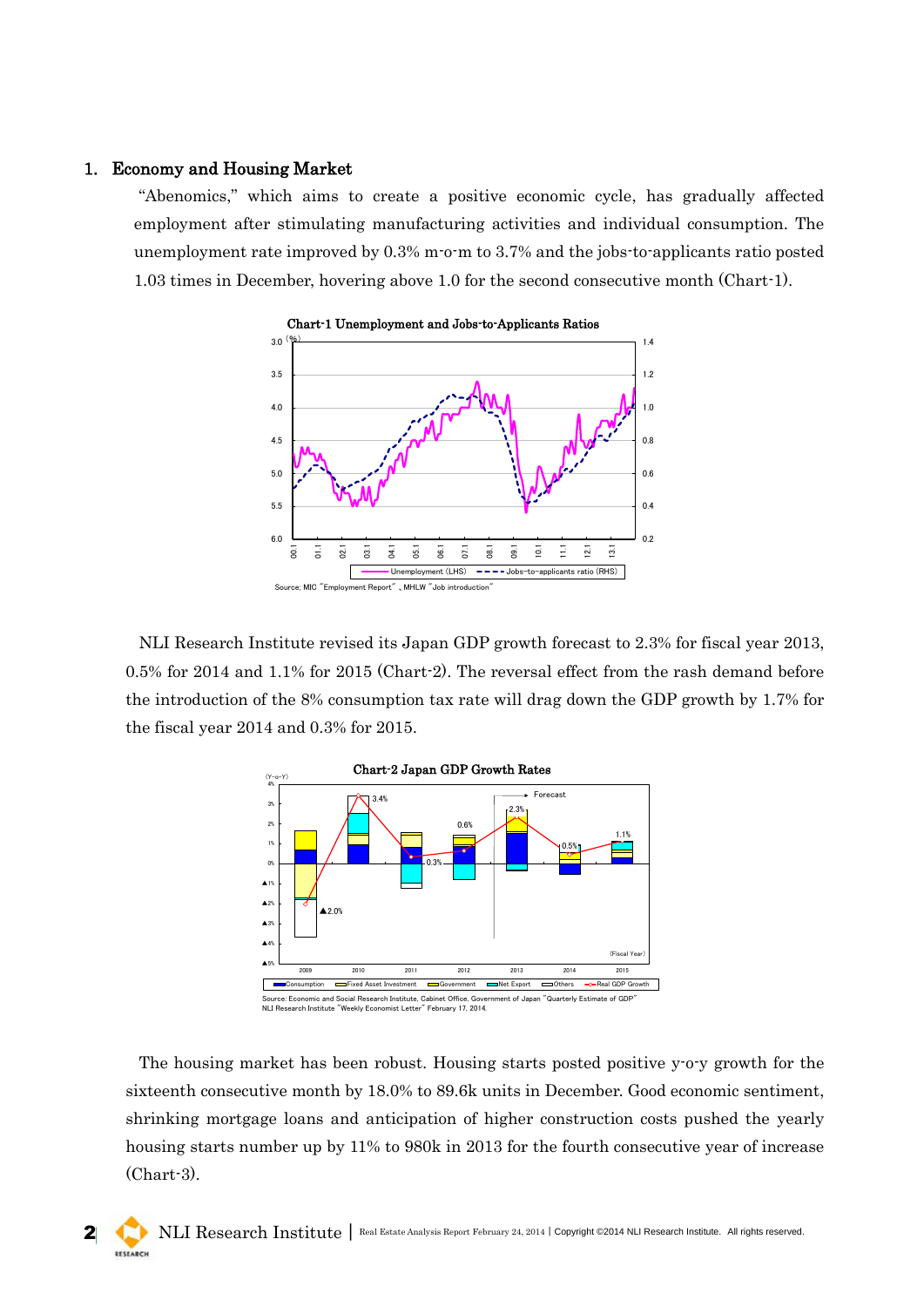

The number of new condominium units sold in the Tokyo metropolitan area increased by 23.8% y-o-y to 56k in 2013, exceeding 50k for the first time since 2007. The Real Estate Economic Institute forecasts an unchanged 56k units for 2014 (Chart-4).



Transaction volume in the secondary condominium market increased by 18.3% y-o-y to 9,087 in the fourth quarter, and by 16% to 36.4k in 2013 posting a record high for the second consecutive year (Chart-5).



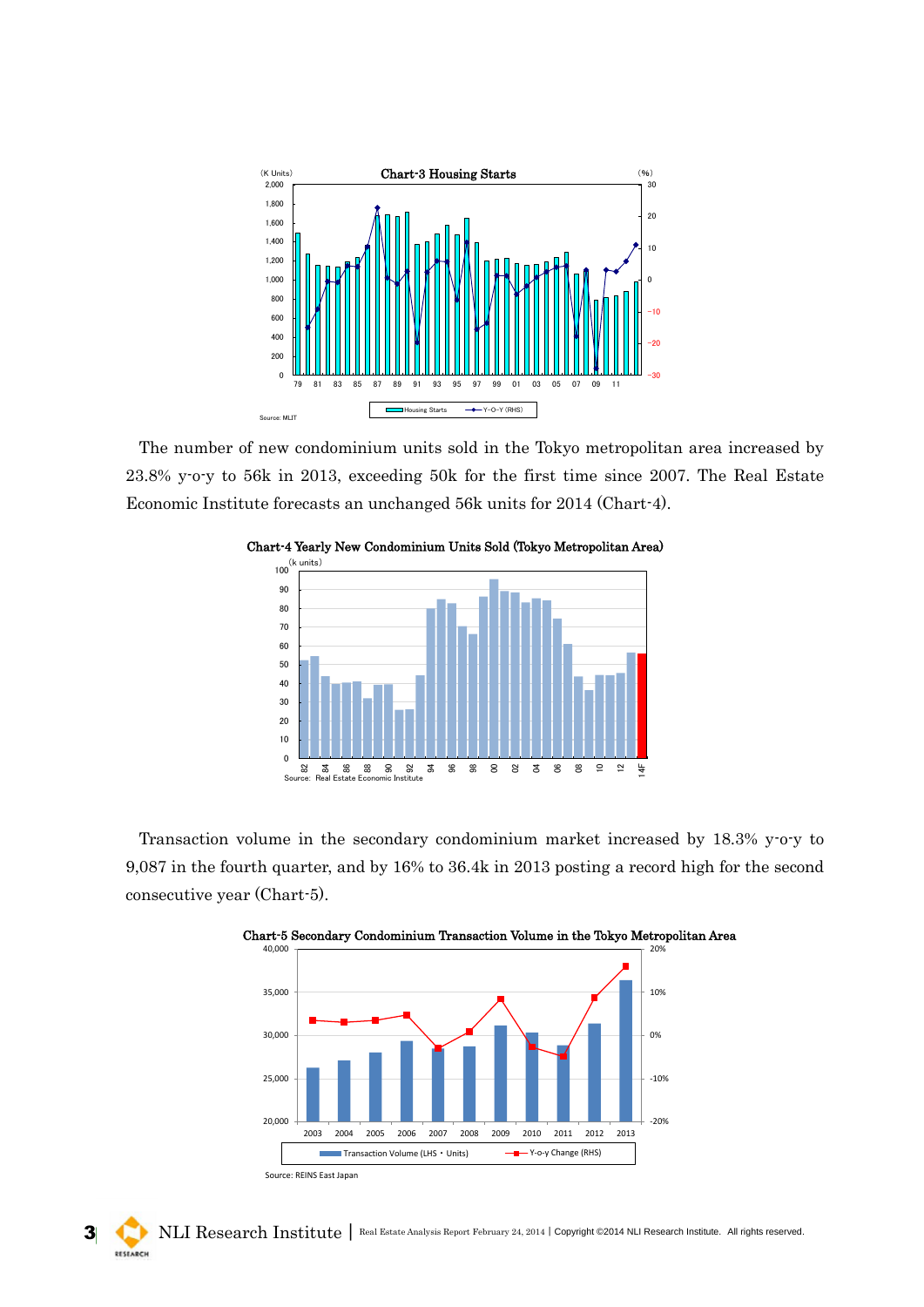TSE Home Price Indices in the Tokyo metropolitan area rose for the third consecutive month in November (Chart-6).



### 2. Land Prices

Land prices in major cities have maintained a rising trend on the back of increasing office investment and housing demand.

In the "Chika Look Report in the third quarter 2013" by MLIT, 107 check points, 71% of the nationwide coverage, posted price appreciations, with 71% in the Tokyo metropolitan area, 72% in Osaka, 100% in Nagoya and 59% in other local cities. No check points posted price declines in the Osaka and Nagoya metropolitan area for the third consecutive quarters (Chart-7).



According to Nomura Real Estate Urban Net, the average residential land price in the Tokyo metropolitan area rose by 0.7% q-o-q and 1.4% y-o-y in the fourth quarter. Residential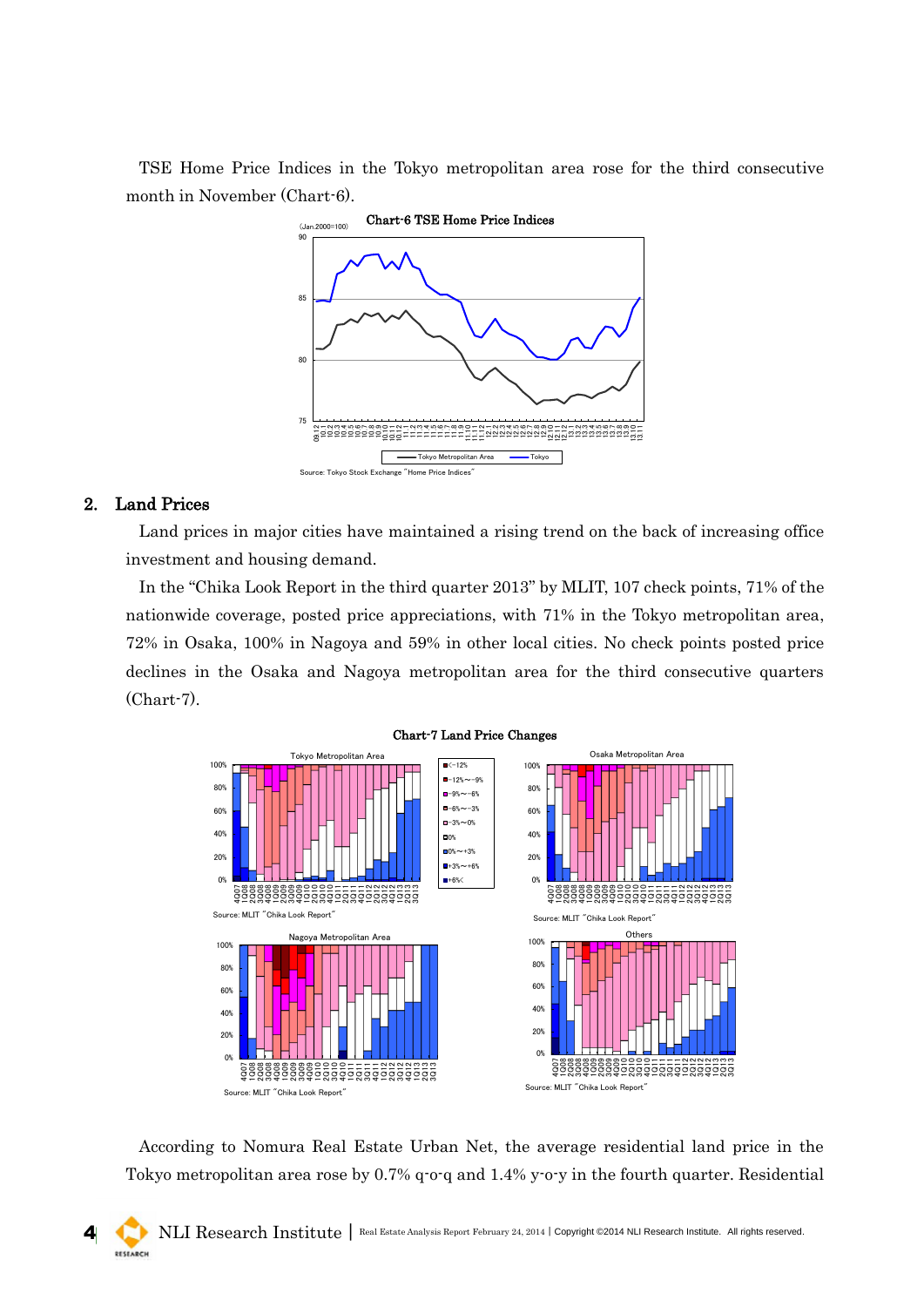land prices in the 23 wards of Tokyo, greater Tokyo, and Kanagawa, Saitama and Chiba prefectures rose by  $4.1\%$ ,  $2.8\%$ ,  $2.2\%$ ,  $0\%$  and  $-0.4\%$  y-o-y, respectively in 2013 (Chart-8).

Commercial land prices in the Tokyo metropolitan area rose by 2.1% q-o-q and 3.3% y-o-y. (Chart-9).





## 3. Sub-sectors

-

# 1) Office

Office demand has increased steadily in Tokyo, though the market spent some time in a standstill after significant improvement in the first quarter.

The vacancy rates of very large sized offices in the main three wards of Tokyo improved significantly by 0.5% q-o-q in the fourth quarter to 5.6%. Moreover, the rent indexes of Tokyo grade- $A<sup>1</sup>$  offices and very large sized offices in the main three wards of Tokyo rose by 4.2%

<sup>1</sup> Higher-spec buildings within the very large sized category by Sanko Estate Grade-A-Office Guidelines, the five urban area wards of Tokyo, main office areas and other specially integrated areas, with total floor areas of more than 33,000 m<sup>2</sup>, main floor sizes of more than 990 m<sup>2</sup>, building age of 15 years or less (including some well-refurbished older buildings), facilities with ceiling heights of 2.7m or more, individual air-conditioning, earthquake resistance, environmental friendliness.

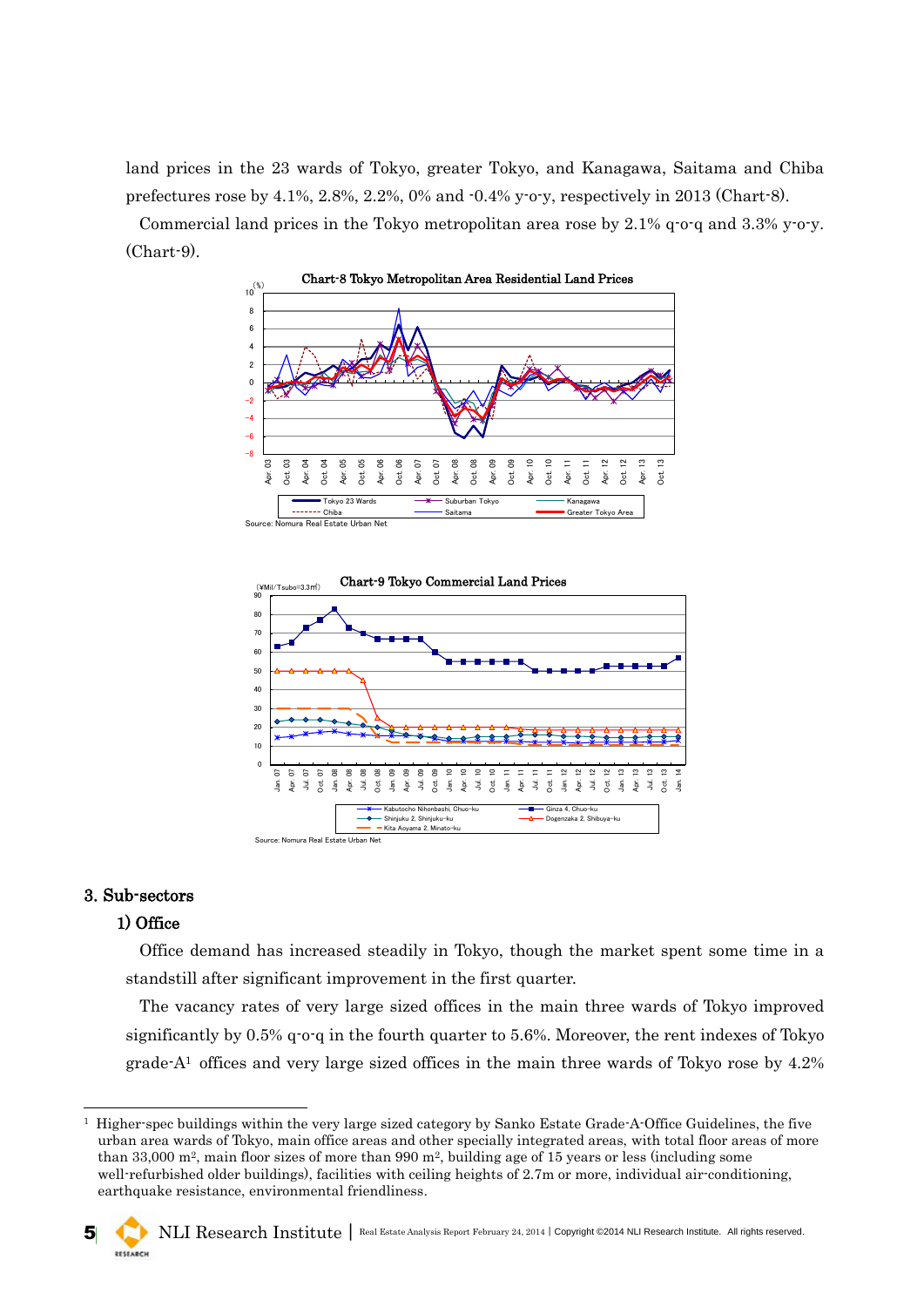and 1.5% q-o-q respectively in the quarter (Chart-10). The office index for all sizes in the main three wards of Tokyo rose by 9.6% y-o-y, with the office indexes of Tokyo grade-A offices, very large, large, medium and small rising by 15.8%, 16.9%, 15.9% and 5.4% y-o-y, respectively.



Chart-10 Rent Indexes of Tokyo Grade-A Offices and Very Large Sized Offices in the Main Three Wards of Tokyo

NLI Research Institute revised its rent index forecast of Tokyo grade-A offices (Chart-11). The rents of Tokyo grade-A offices are expected to rise based on a good supply demand balance for the time being. However, it is anticipated that another downward cycle will start around the second half of 2015.



### 2) Residential Rental

The Tokyo residential rent indexes in each type category of single, DINKS<sup>2</sup> and family, have continued to rise since July (Chart-12).

The vacancy rates of the Tokyo luxury residential market have been improving and the rents also seem to be recovering after bottoming out (Chart-14).

-

<sup>2</sup> Double Income No Kids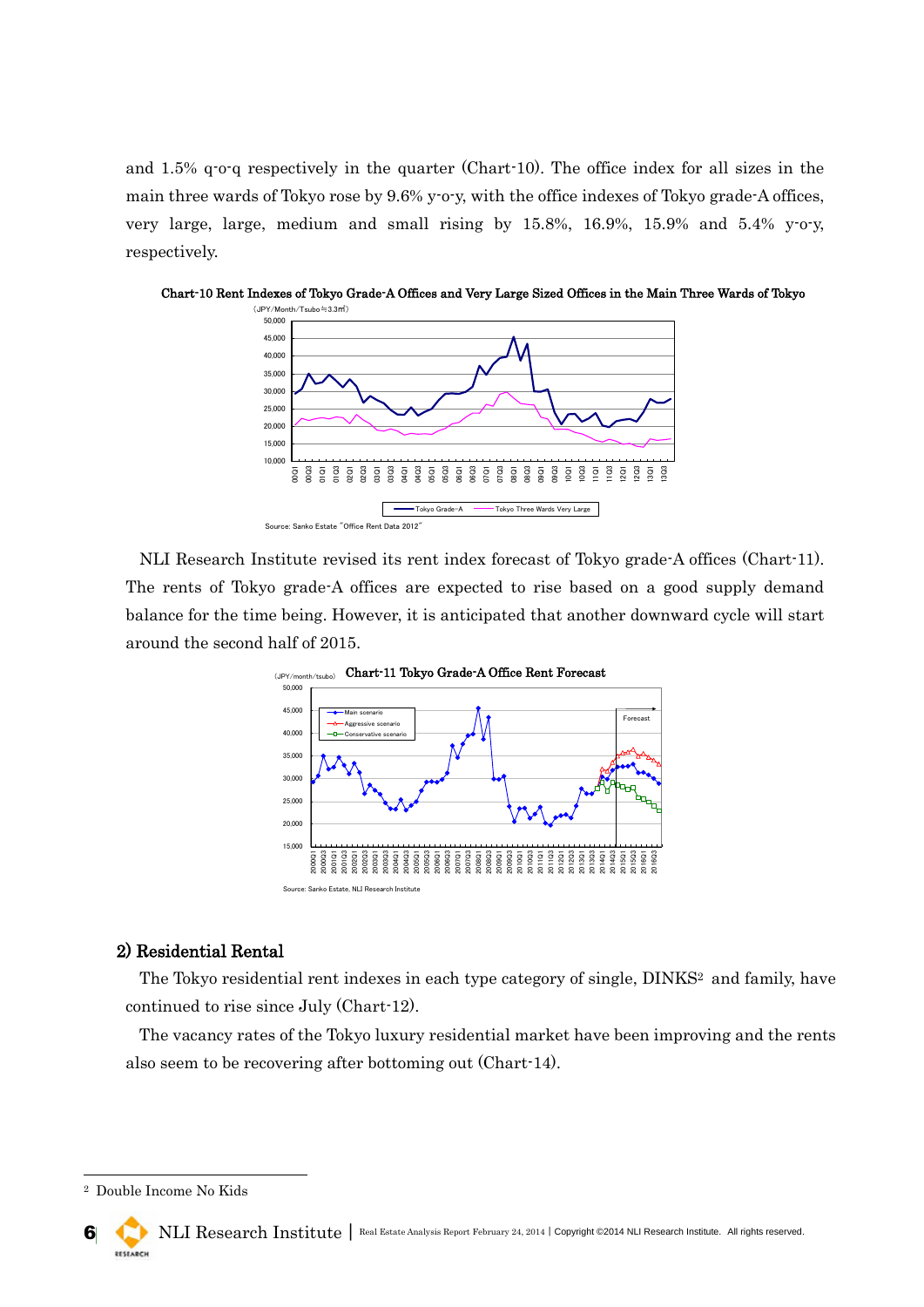

#### 3) Retail, Hotel and Logistics

-

Retail sales grew by 2.6% y-o-y in December, which was the fifth consecutive month of positive growth. The same store sales of department stores, supermarkets and convenience stores posted 1.9%, -0.9% and -0.3% y-o-y growth respectively in December (Chart-14).

The same store sales of department stores grew by 1.8% y-o-y in 2013, which was the second consecutive year of positive growth. Luxury goods sold well based on the wealth effect of the stock market rally and rash demand before the introduction of the 8% consumption tax. On the other hand, same store sales of supermarkets and convenience stores posted negative growth3, -1.5% and -1.2% respectively.



<sup>&</sup>lt;sup>3</sup> Total sales including new stores of supermarkets and convenience stores grew by 0.2% and 4.2% y-o-y in 2013.

7 NLI Research Institute | Real Estate Analysis Report February 24, 2014 | Copyright ©2014 NLI Research Institute. All rights reserved. RESEARCH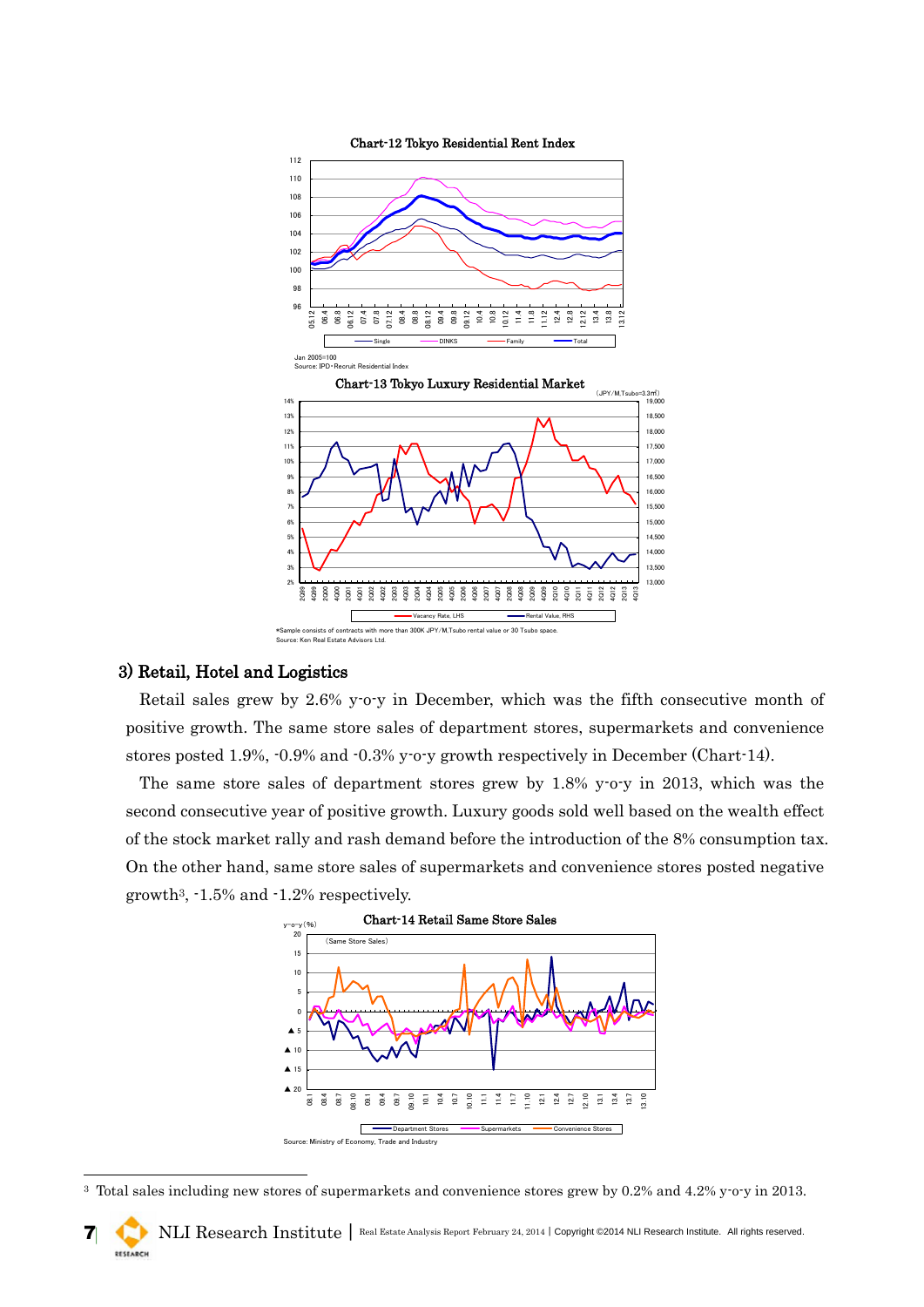Hotel occupancy rates remained high expanding by 3.0% y-o-y to 72.9% in December (Chart-15).

The number of foreign visitors reached 10.34 million surpassing 10 million for the first time by 24% y-o-y growth in 2013, due to JPY depreciation, additional LCC routes and relaxed visa requirements for Southeast Asian visitors. The numbers from Taiwan, Hong Kong and Thailand increased more than 50% y-o-y. Though only the number of visitors from China shrank in 2013, it is expected to recover significantly during the lunar New Year holidays.



Source: Ohta Publications "Weekly HOTERES"





According to CBRE, the vacancy rates of large logistics facilities for multi-tenants in the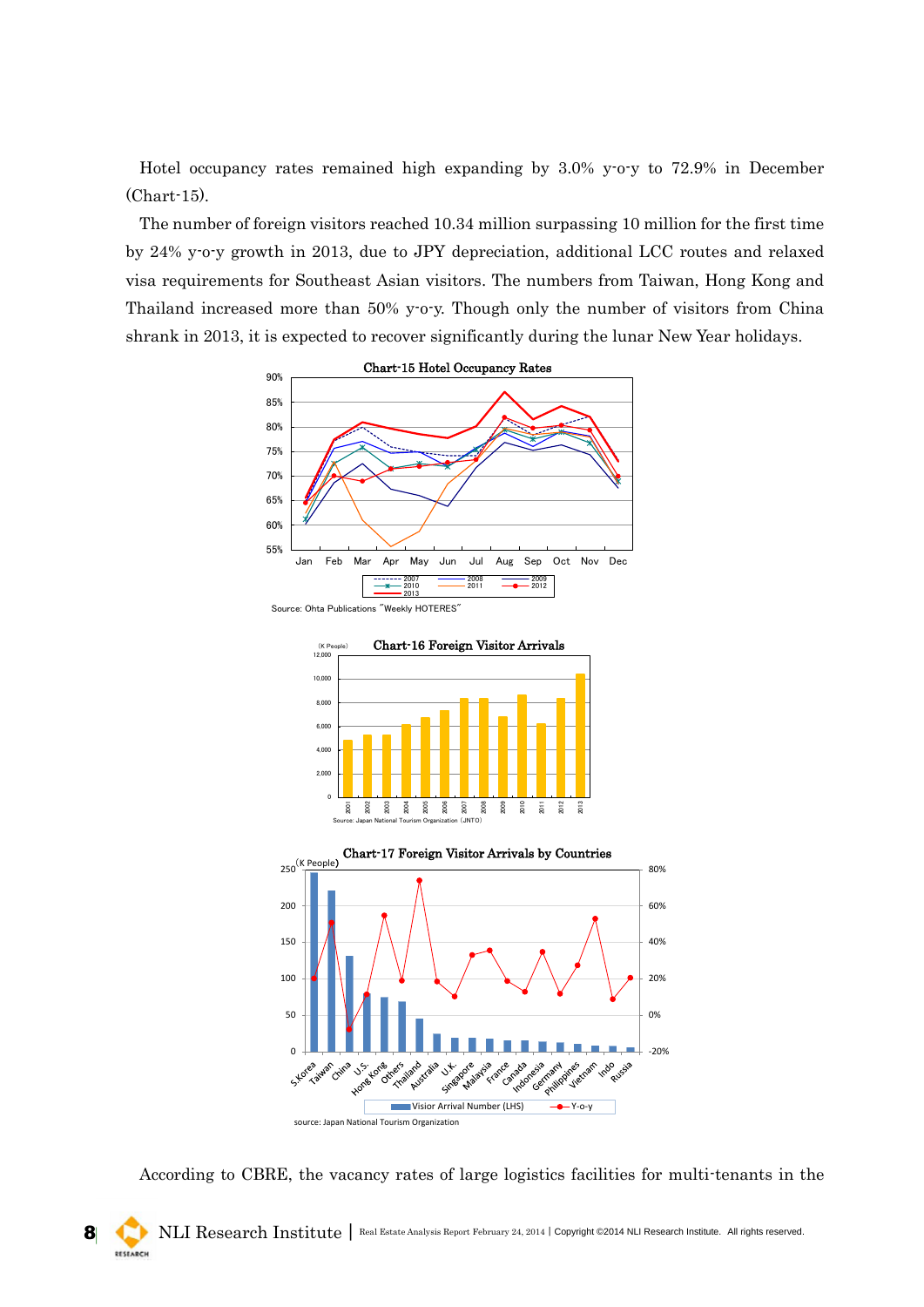Tokyo metropolitan area improved by 0.3% to 4.0% in the fourth quarter. Those of the Osaka metropolitan area improved by 1% and became 0% again (Chart-18).

The largest ever supply of new logistics facilities is scheduled in the Tokyo metropolitan area in the first quarter of 2014, however, the vacancy rates will not rise above 8% given the strong demand.

According to Ichigo Real Estate Service, the monthly logistics rent in the Tokyo metropolitan area grew by 2.0% q-o-q to 4,000 JPY per tsubo, which was the third consecutive month of growth.





#### 4.Property Investment and J-REIT Markets

Despite some correction after the Tokyo Olympic Games rally in September, the TSE REIT Index managed to grow by 0.3% q-o-q in the fourth quarter. The office sector dropped by 0.3%, residential dropped by 1.0% and others including retail and logistics grew by 2.0% (Chart-19).

At the end of December, the price to NAV ratio of J-REITs was 1.4 times and the dividend yield was 3.6% with a 2.9% yield spread on ten year JGBs.

In 2013, the TSE REIT Index posted the largest ever growth of 35.9% y-o-y, and the year-end market value of 7.6 trillion JPY was much larger than the previous peak of 6.8 trillion JPY before the global financial crisis.

The number of J-REITs increased with six IPOs to 43. In total, J-REITs funded 1.1 trillion JPY and acquired assets for 2.2 trillion JPY, which brought the value of total assets owned by J-REITs to 11.2 trillion JPY.

Logistics facilities and retail malls accounted for 34% and 24% of the total amount of assets acquired by J-REITs in 2013, which is quite different from the past when office and residential assets were the main acquisition targets (Chart-20).

The debt funding conditions are very favorable for J-REITs, the average issuing terms on J-REIT bonds were 0.8% interest rates for 6.3 years.